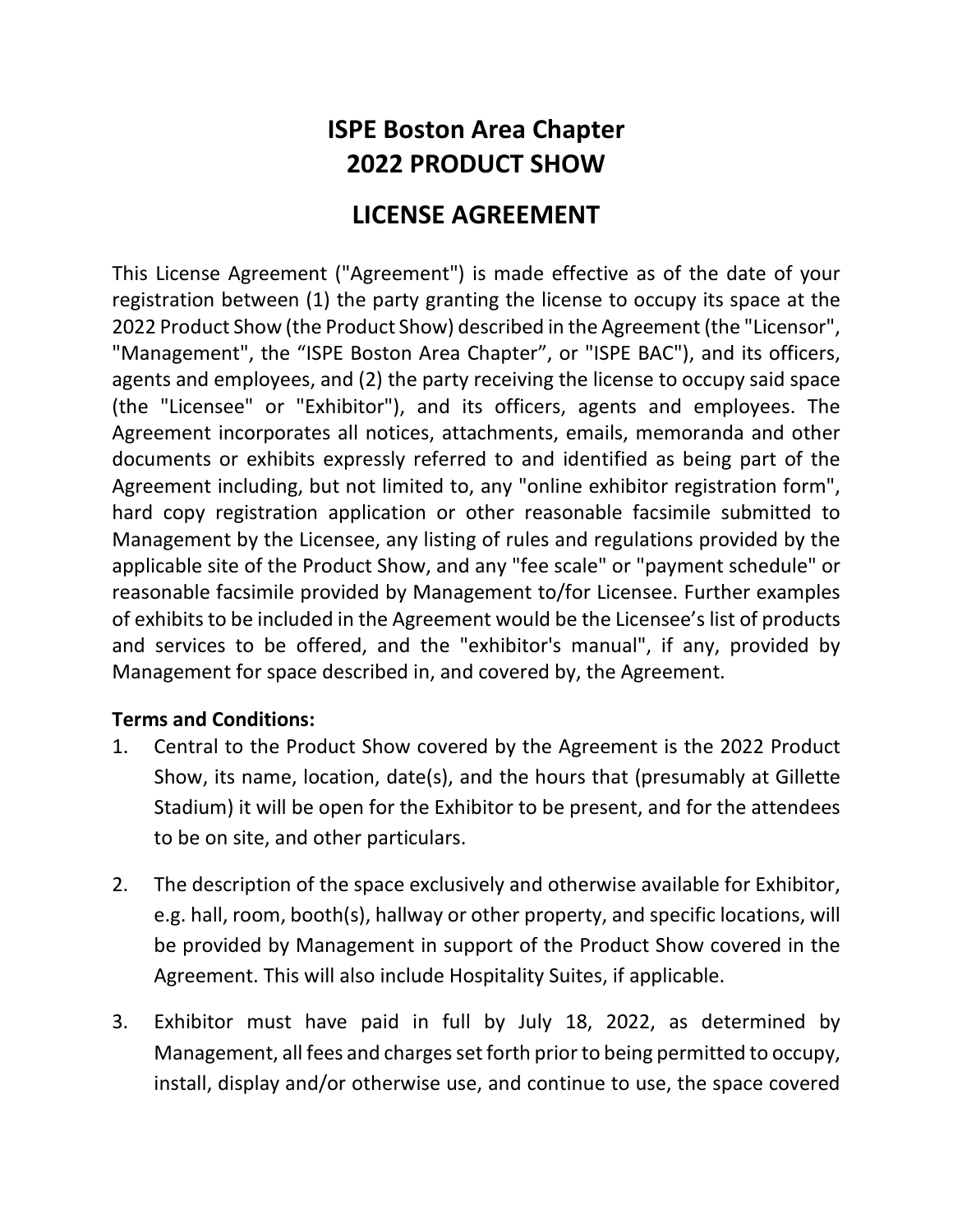by the Agreement. In order to secure the exhibit space, the Exhibitor must meet the payment deadlines outlined in the following fee schedule: 50% due at time of registration, next 50% due by and remaining 50% due by Monday, July 18, 2022. Registrations received after July 18, 2022 must be paid in full during registration.

- 4. If Exhibitor fails to complete set-up and occupy his/her/its space covered by the Agreement by one (1) hour prior to the opening of the Product Show to the attendees, or to have made arrangements in writing satisfactory to Management, Management retains the right to use that space as it sees fit; in that event Exhibitor will have "forfeited" any right of use.
- 5. Management reserves the right to amend the terms and conditions relating to Exhibitor's installation, display, and use of space, including relocation to space other than that described on the Exhibitor's online exhibitor registration form or in any other registration for space covered in the Agreement (Note: this includes attachments and other documents made a part thereof, as noted previously.) This provision may be invoked from time to time for business reasons dictated by Gillette Stadium, or if Management should determine that it is likely to be for the success of the Product Show covered in the Agreement.
- 6. All payments are non-refundable in the event Exhibitor cancels, withdraws, downsizes, defaults, or is not present (e.g. as mentioned above) for the Product Show. The only exception to this policy will be if, in the sole discretion of Management, extenuating circumstances existed for which some adjustment for the Exhibitor in this one instance is deemed appropriate.
- 7. A non-refundable 50% down-payment per the Payment Schedule is required upon Exhibitor's return to Management of this Agreement (to reserve a table/booth and the use of the space otherwise per the Agreement).
- 8. **Cancellation, Withdrawal, Downsizing and Default Policy**. In the event Exhibitor cancels his/her/its use of the space described within the Agreement, withdraws from the Exhibition, or downsizes space requirements for the Exhibition, Exhibitor may do so only by: giving written notice to Management,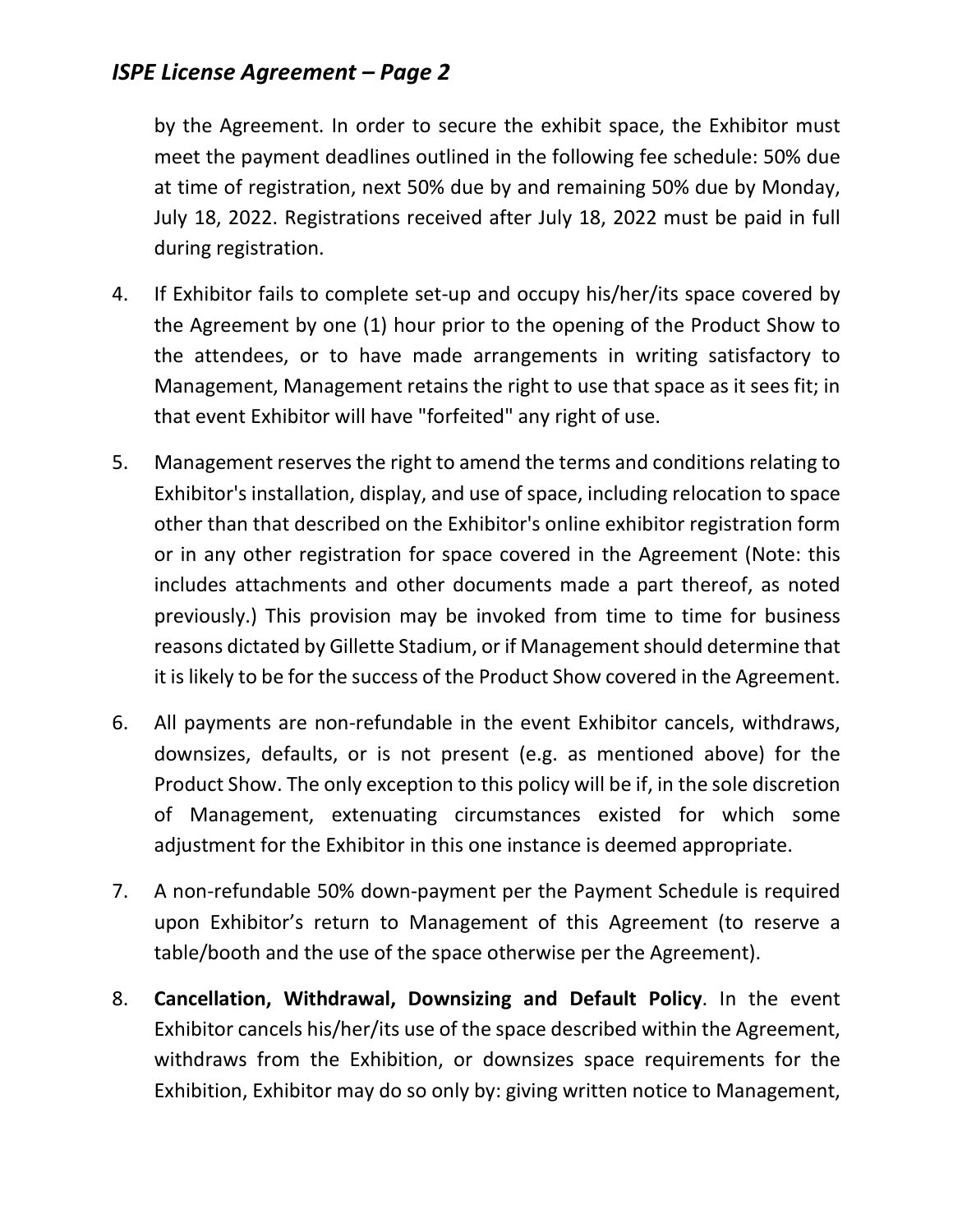by certified mail, return receipt requested or Federal Express, UPS or by faxing or emailing to the following fax number/email address: (781) 647-7222/ office@ispeboston.org. The date of cancellation, withdrawal or downsizing shall be the post mark date on the notice or evidence of other delivery, as applicable. Cancellations received by 11:59 pm EST on August 24, 2022 will receive a full refund of any payments made on the Product Show order. Cancellations received on or after the final deadline of August 24, 2022 will not receive a refund of any payments made on the Product Show order. If Exhibitor cancels, withdraws, or downsizes space requirements, Exhibitor agrees to pay Management, on demand, the amounts set forth on the online exhibitor registration form or on other registration forms, or elsewhere within Management materials provided to Licensees, as applicable, as liquidated damages and not as a penalty. As for this requirement, the parties agree that such amounts set forth constitute a reasonable provision for liquidated damages to make Management "whole". Finally, in the event Exhibitor "defaults" in any of its other obligations under the Agreement, in addition to Management's having the right to direct Exhibitor to vacate the Exhibition Hall immediately, Management may collect from Exhibitor any other fees set forth in the online exhibitor registration form or other fee schedules provided to Exhibitor, as well as Management's right to pursue any other remedies afforded to it by law.

- 9. Exhibits will be limited to those Exhibitors offering materials, products, or services of specific interest to registrants and attendees as they pertain to the Product Show or Life Sciences industry. Management, within its sole discretion, may approve prospective displays otherwise not in compliance with this guidance.
- 10. Exhibitor is required to inform, in writing, all persons who are, or may be, "on site" serving the Exhibitor in any capacity including installation, "in the booth" during hours of Exhibit Hall operations and when there are registrantsattendees present, or assisting with "tear down", removal and/or dismantling of the exhibits, all rules and regulations provided to Exhibitor by Management. All such rules and regulations provided as part of the Agreement related to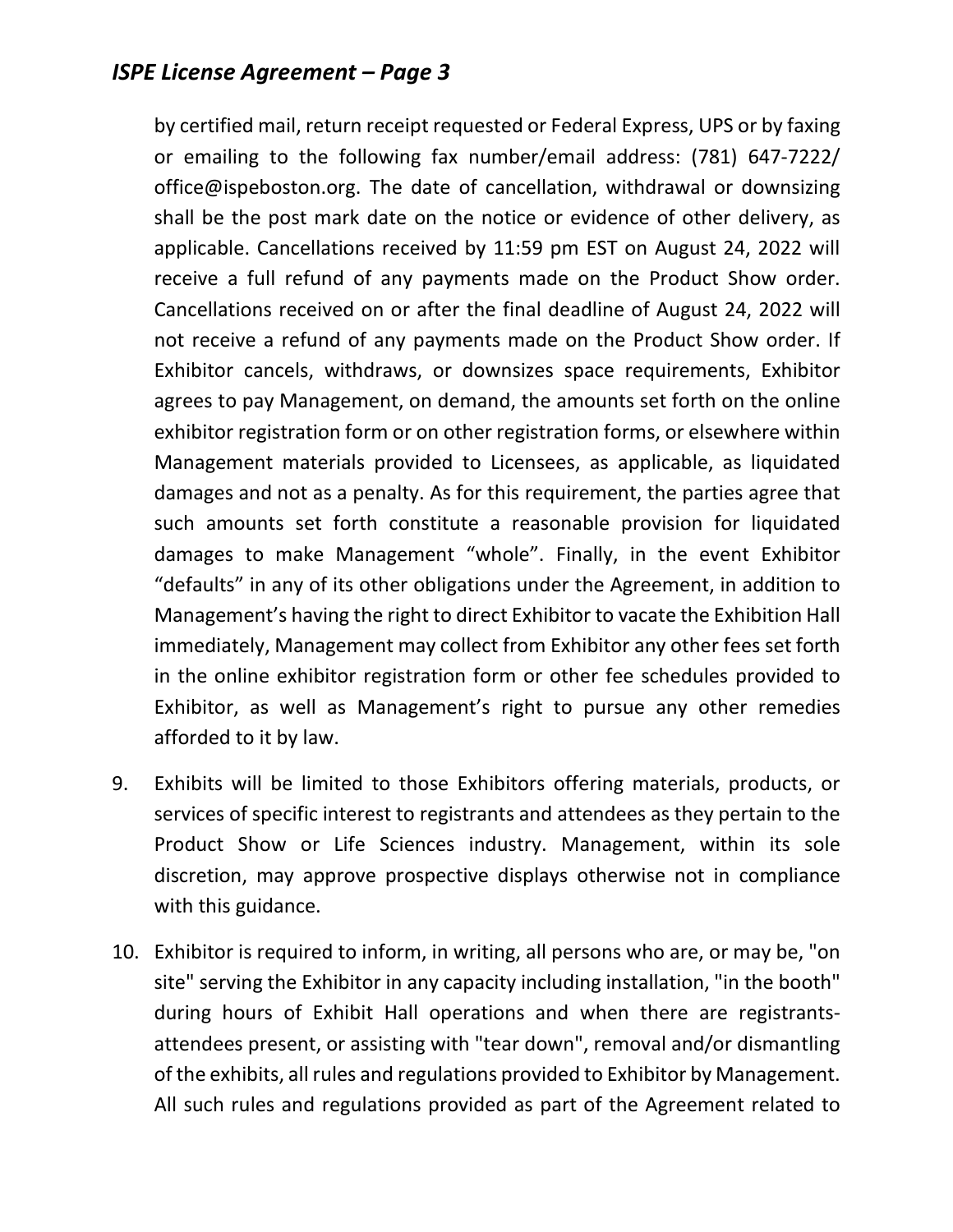Exhibitor's signs, printed list of exhibitors, advertising in the Exhibit Hall and monitoring and policing of Exhibitor's space in the booths, adjacent areas, and beyond, must be reviewed, and complied with by Exhibitor and the Exhibitor's personnel. Management reserves the right to reject, eject, or prohibit any exhibit in whole or in part, or any of Exhibitor's representatives, agents, employees or attendees, upon Management's good faith determination that any of the aforementioned rules and regulations for Product Show have not been adhered to by Exhibitor.

11. Exhibitor agrees to indemnify and hold harmless Management and all impacted third parties including, but not limited to, owners, sponsors, exhibition hall facilities, exhibition registrants and attendees, and the city hosting the Product Show, as well as these listed entities', and organizations', officers, agents and employees, and any other persons affected, against all claims, losses, suits, damages, judgments, expenses, costs (including, without limitation, reasonable legal fees) and charges of every kind arising out of or resulting from the Agreement and the use of the space described therein, by reason of personal injuries, death, property damages or any other cause sustained by any of the aforementioned persons or any others. At the same time, Management shall not be responsible for loss or damage to displays or goods belonging to Exhibitor, whether resulting from fire, storms, acts of God, air conditioning or heating failure, theft, pilferage, mysterious disappearance, bomb threats or any other causes over which Management has neither the control, nor was, in fact, a contributing factor or cause of any such loss or damage to displays or goods belonging to Exhibitor. All such items brought to the Exhibition are displayed at Exhibitor's own risk, and should be safeguarded by Exhibitor at all times. Exhibitor installation is permitted from 2:00 to 8:00 pm the day prior to the Product Show and from 7:00 am to 9:00 am the day of the Product Show. While Security will be provided by the Product Show venue during the periods of installation, the night prior to the Product Show, during the Product Show, and dismantling, the Exhibitor understands and agrees that Management is not, and cannot be, a "guarantor" for the safety of Exhibitor's staff members, registrants, attendees, and other visitors, nor for the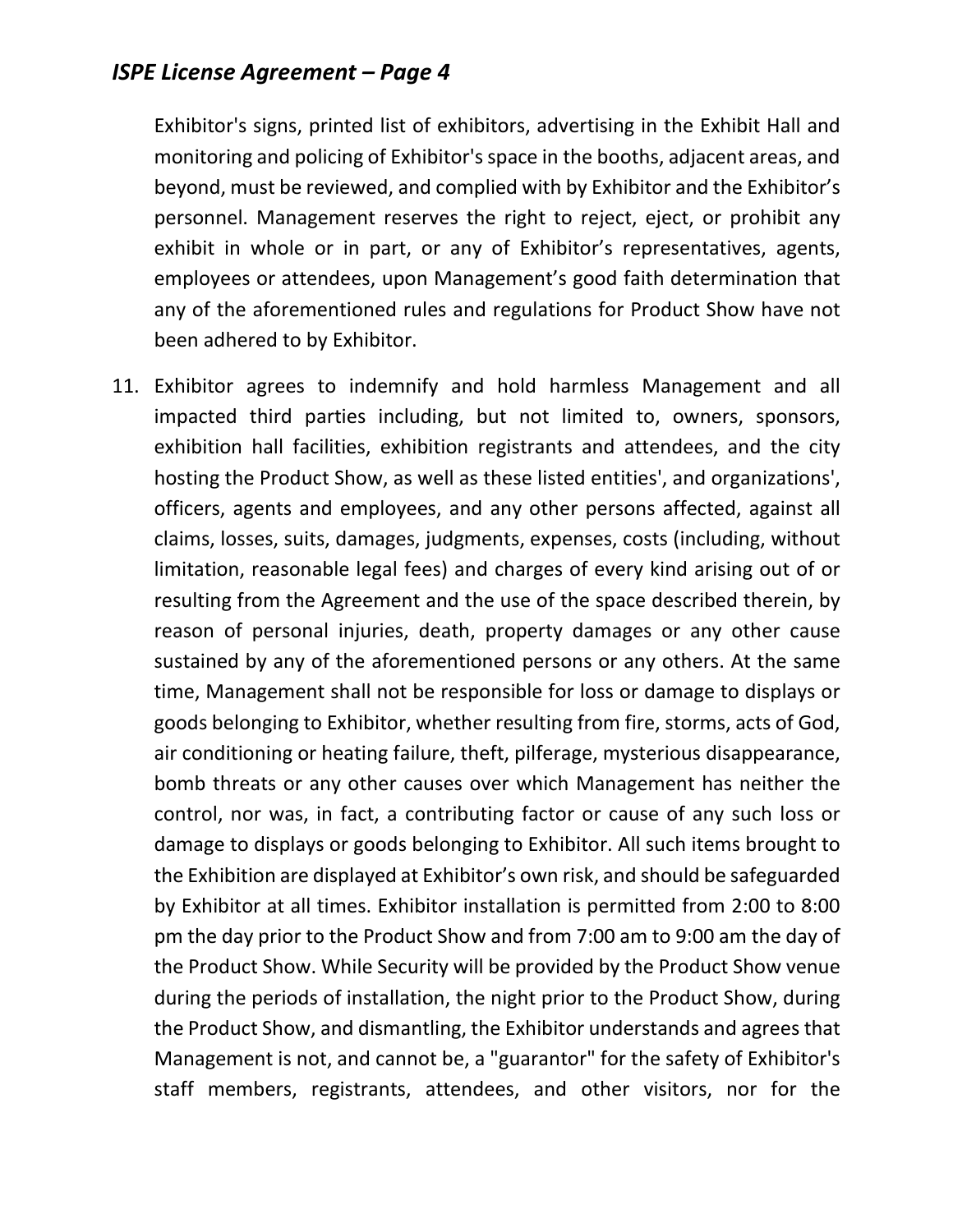protection from loss and damages to Exhibitor's property, and space, including, but not limited to, its equipment, materials, products and decorations. Finally, Exhibitor agrees that Management shall not be liable in the event of any errors or omissions in Exhibitor's Official Directory listings or in any promotional material, or with respect to any lesser number of registrants or attendees that appear during the Exhibition, or for any lesser revenue generated from the Exhibition, or for any other disappointment that may befall Exhibitor from its hopes and expectations not met.

- 12. Exhibitor shall not sub-license, assign or otherwise permit any person to occupy, Exhibitor's table/booth, or any part thereof, or use the table/booth for the exhibition of anything not provided for within the Agreement. Exhibitor may not exhibit, offer for sale, give as a premium, or advertise products or articles not manufactured or sold in its own name, except where such products or articles are required for the proper demonstration or operation of Exhibitor's display. In that case, Exhibitor's identification of such products and articles shall be limited to the regular nameplate, imprint, or other identification which normally and customarily appears on them. Exhibitor may not permit non-exhibiting companies' representatives to conduct business in its exhibit space at Product Show. Exhibitor's exhibits must be used solely for the purpose of promoting Exhibitor's (own) products, articles or services, and shall not be used for other business purposes. Any question that Exhibitor might have in this area should be brought to Management's attention at once. Management, in its sole discretion, shall make the final determination to address any such questions, as well as to determine if Exhibitor at Product Show has failed to comply with the requirements set forth here (§12), as with all other questions, and determinations related to the Agreement.
- 13. Exhibitor is liable for any damage caused to Gillette Stadium building floors, walls, windows, or columns, or to table/booth equipment, or to other exhibitors' property related to Product Show. Exhibitor may not apply paint, lacquer, adhesives, or other coating to building columns and floors or to table/booth equipment.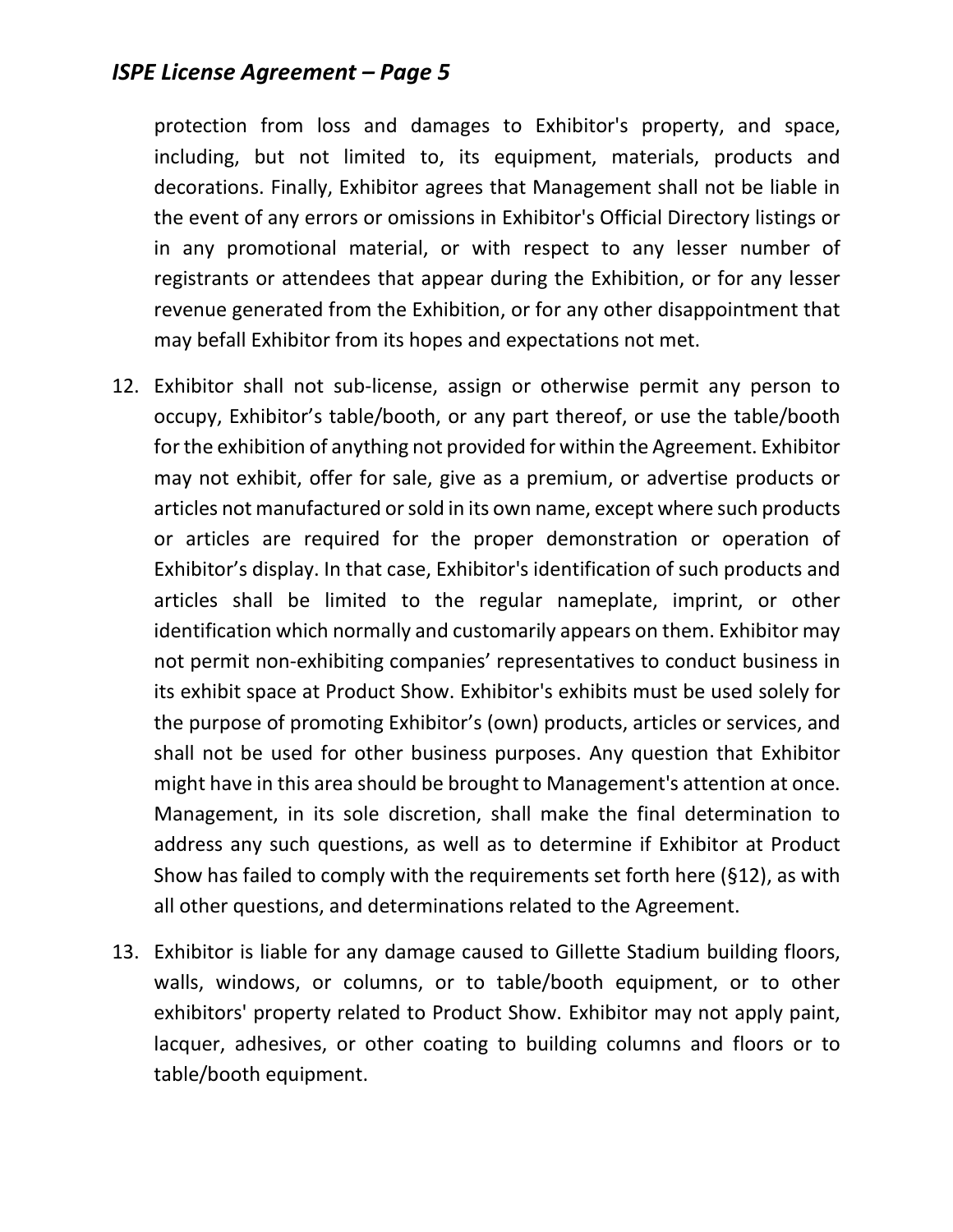- 14. Exhibitor is free to utilize any labor of its choosing in the safe installation and dismantling of its exhibit, and in its operation.
- 15. Electricity, gas, water, and other utilities, as well as other special services needed by Exhibitor, may be provided if available and only when the Exhibitor orders and agrees to pay for them. All orders shall be placed through Management to ensure such services are supplied in conformity with city, Gillette Stadium, and other affected entities' insurance and other requirements at and for Product Show. A credit card to pay for the services must be provided to Management with the order.
- 16. Table/booth representatives shall be restricted to Exhibitor's employees and the Exhibitor's authorized representatives. Table/booth representatives shall at all times wear badge identification furnished by Management. Management may at any time limit the number of table/booth representatives. All table/booths must be staffed by Exhibitor during all hours the Product Show is open. Table/booth representatives are restricted to their table/booth and are not permitted to hand out flyers or otherwise solicit Attendees at any other location in the Exhibit hall including the landings. Exhibitor's representatives shall not perform any entertainment at their table/booth (i.e. magician, masseuse, artist, etc.) or any activity that can be construed as a nuisance to neighboring exhibitors at Product Show.
- 17. All electrical wiring on displays or display fixtures within the Exhibit Hall at Product Show must conform to the applicable standards established by various authorities and governmental agencies, and comply with whatever related rules and regulations exist, which may be published on site, and which may also be provided to, or available for Exhibitor, and all exhibitors at the Product Show. As part of the requirements generated by local electrical code compliance agencies and associated authorities, Exhibitor's display wiring at the Exhibit Hall may well have to display the requisite seal and/or such other seals of official approving agencies as may be required at the site of the Product Show.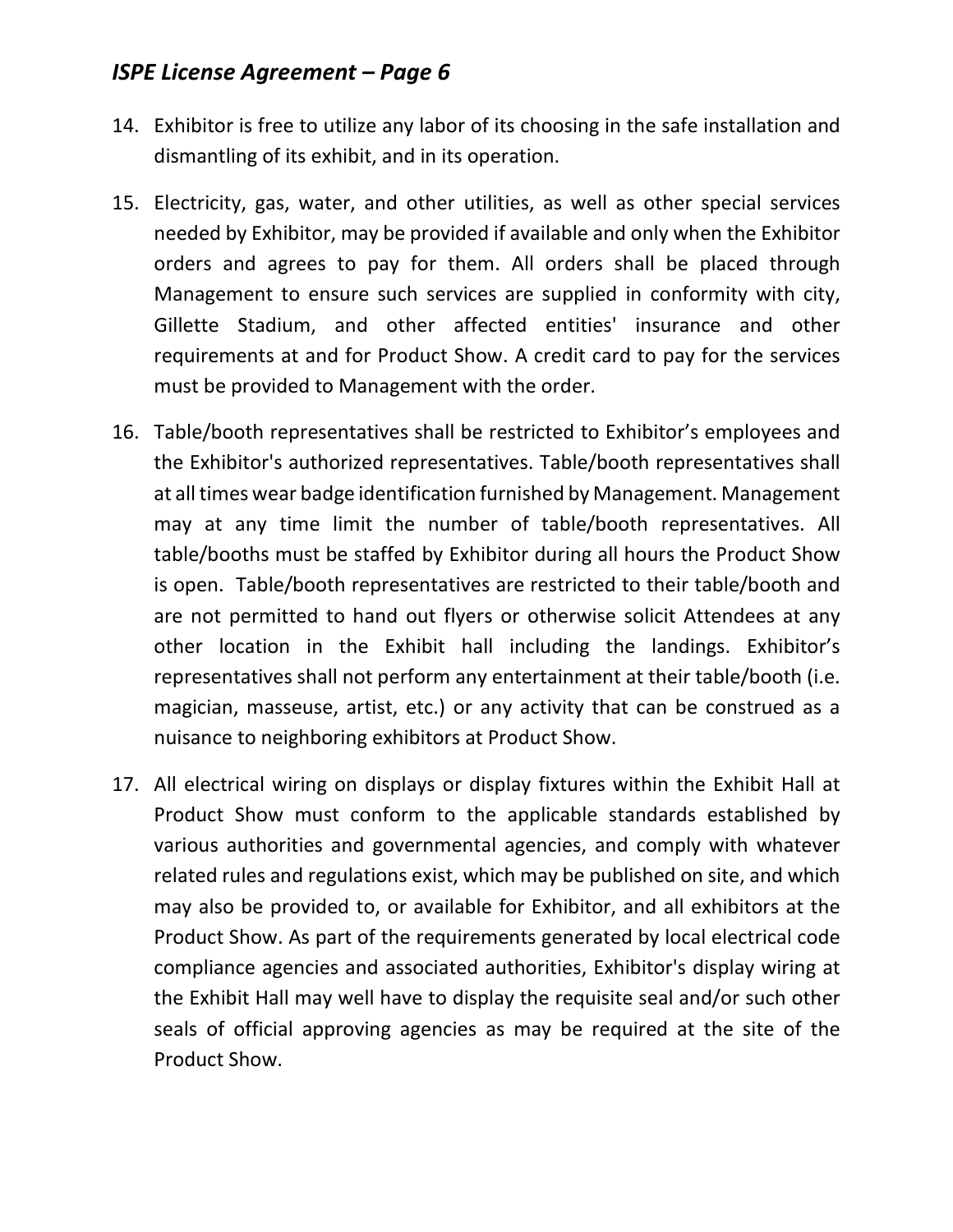- 18. All applicable fire and safety laws and regulations must be strictly observed by Exhibitor. In no way are the merely few examples mentioned here to substitute for Exhibitor's own requirement to become informed, remain informed, be vigilant, and maintain compliance with all fire and safety laws and regulations applicable to the Exhibition Hall and Product Show. Examples of rules and regulations for Exhibitor to follow regarding fire and safety are: cloth decorations must be flameproof; wiring must comply with local Fire Department and Underwriters' Rules; smoking in exhibits and venue is forbidden; crowding will be restricted and aisles and fire exits must not be blocked by exhibits or signs/banners; no decorations of paper, pine boughs, leafy decorations or tree branches are allowed; acetate and most rayon drapes are not flameproof and are prohibited; no storage behind or in the spaces to the side of the exhibits at Product Show is provided or permitted.
- 19. Use of live or recorded performances of music by the Exhibitor is only permitted with the expressed written approval of Management. Exhibitor acknowledges that any live or recorded performances of music by or on behalf of Exhibitor at the Product Show must be licensed from the appropriate copyright owner or its agent. Exhibitor warrants to Management that it will take full responsibility for obtaining any necessary licenses to play or perform such music and agrees to defend, indemnify and hold harmless Management from any damages or expenses incurred by Management due to Exhibitor's use or authorization of use of such music.
- 20. The operation of games of chance including raffle drawings, or lottery devices, or the actual or simulated pursuit of any recreational pastime is permitted only to the extent permitted for Product Show by applicable law and upon prior written approval from Management. As general guidance, business card raffles and ticket raffles are permissible with prior approval. "Wheel of Fortune" or casino type games are not permissible.
- 21. It is solely within Management's right to determine whether the character and/or attire of table/booth personnel of Exhibitor is acceptable and in keeping with the best interests of other exhibitors and the Product Show.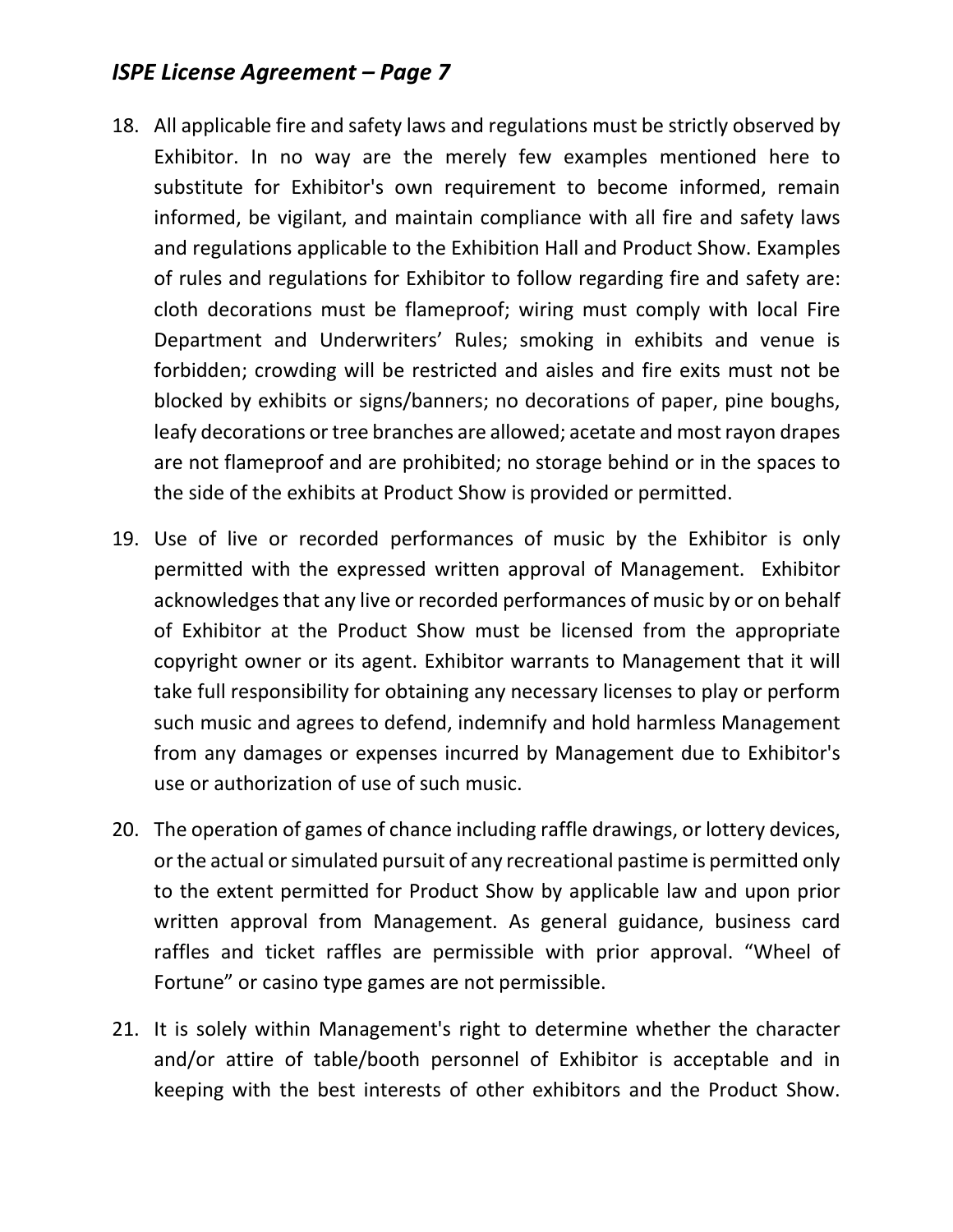Failure of Exhibitor to comply with Management's directive for Exhibitor to change the character and/or attire of Exhibitor's table/booth and related areas can result in Management's treating Exhibitor to be in "default" of its obligations required within the Agreement, and to pursue remedies for default as set forth above.

- 22. It is solely within Management's discretion to approve the placement, arrangement, and appearance of all items displayed by Exhibitor at the Product Show, and may require the replacing, re-arrangement, or redecorating of any item and/or any table/booth, with no liability to Exhibitor for Management's doing so. Any special background or side dividers must be plainly finished on the side facing away from the Exhibitor's table/booth (e.g. no logos, no graphics). For any such surfaces not in compliance at 9:00 am the day of the Product Show, Management has the sole discretion to authorize the official decorator for the Product Show to perform, and complete, the necessary finishing, and Exhibitor will then be responsible for paying all charges related thereto. In addition, if Exhibitor has not started setting up any of its displays without leaving sufficient time to be completed by 9:00 am of the opening day of the Product Show, Management has the sole discretion to authorize the installation of such displays, and Exhibitor will then be responsible for paying all charges related thereto. In any event, all exhibits shall be ready by the opening hour of the Product Show. Management has the sole discretion to prohibit any noise or moving of exhibits after this time. Finally, Exhibitor may not construct or erect an exhibit to exceed the height limitations as set forth in the Exhibitors' Manual. Exhibitor whose table/booth exceeds the height limitation will be required, at its own expense, to alter the display in order to conform to those height limitations.
- 23. It is entirely within the sole discretion of Management to determine if any demonstration or activity for Product Show by the Exhibitor results in the obstruction of aisles or prevents ready access to nearby exhibitors' table/booths, and to notify Exhibitor to suspend that conduct.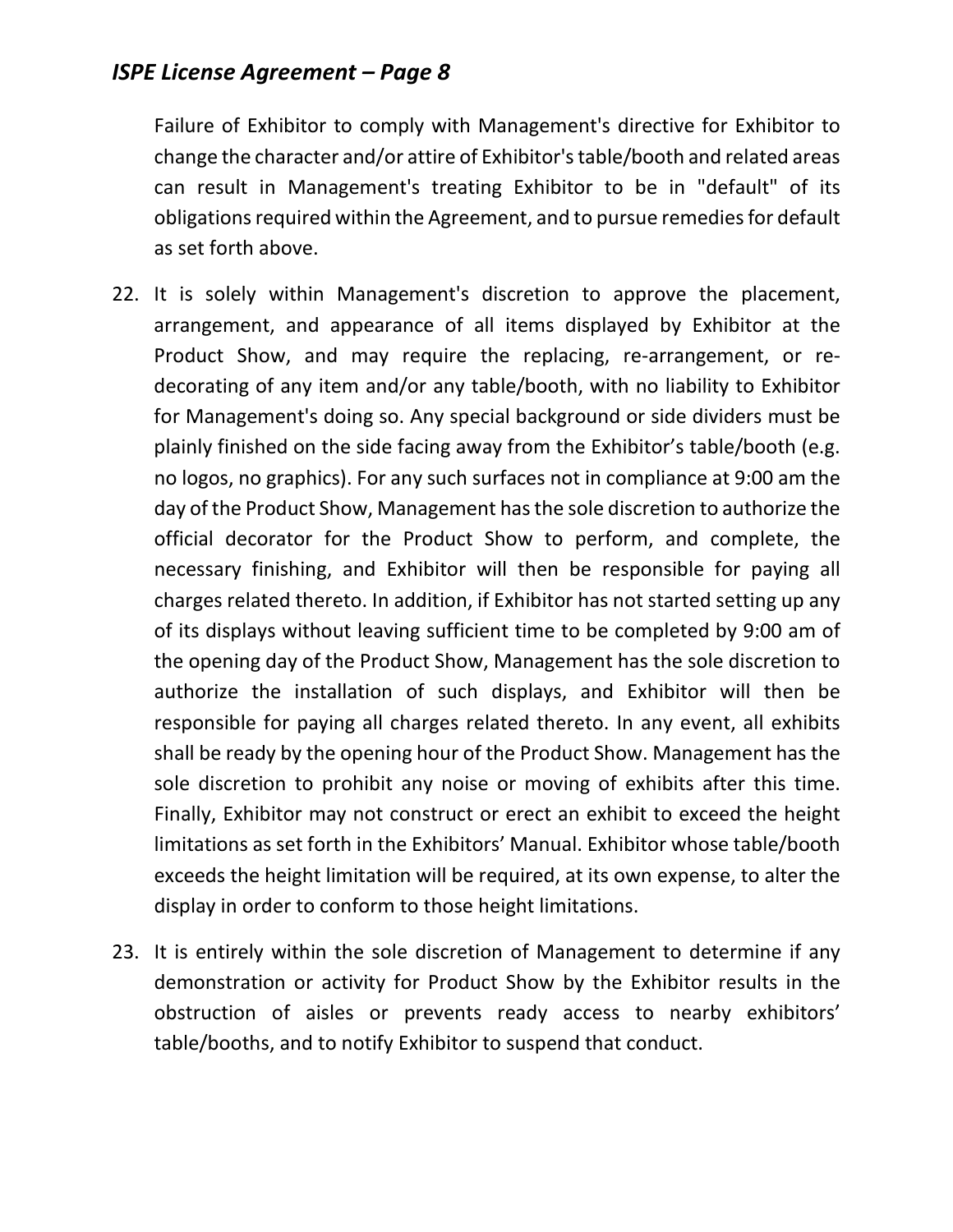- 24. It is within the sole discretion of Management to determine whether the premises in which the Product Show is taking place, or is scheduled to take place, are unfit for occupancy; or whether there is a material impediment outstanding that is likely to interfere with the holding of the Product Show described within the Agreement. In the event that Management determines either of the above to be the case, for any reason not attributable to Management, or for cause or causes not reasonably within the control of Management, the Agreement may be terminated by Management at once. Management may retain such part of Exhibitor's fee under the Agreement as shall be required to recompense it for expenses incurred by Management in the performance of the Agreement up to that point in time, but in no event will Management be responsible for delays, damage, loss, increased costs or other unfavorable conditions arising by virtue of the cause or causes for the unfit premises, and cause or causes not reasonably within its control. Moreover, if Management terminates the Agreement in one of the scenarios set forth above, Management may retain such part of Exhibitor's License fee as shall be required to recompense it for expenses incurred up to the time such determination has been made, and there shall be no further liability on the part of either party thereafter. For purposes hereof, the phrase "cause or causes not reasonably related within the control of Management shall include, but not be limited to: fire; casualty; flood; epidemic; earthquake; explosion or accident; blockade embargo; inclement weather; governmental restraints; restraints or orders of civil defense or military authorities; riot or civil disturbance; strike, lockout, boycott or other labor disturbance; inability to secure sufficient labor; technical or other personnel failure; impairment of or lack of adequate transportation facilities; local, State or Federal laws, ordinances, rules, orders, decrees or regulations whether legislative, executive or judicial, and whether constitutional or unconstitutional; or acts of God."
- 25. In the event of a dispute or disagreement between Exhibitor and an official contractor, or between two or more exhibitors at the Product Show, or other third parties involved with the Product Show, it is the intention of Exhibitor and Management that Management shall interpret the facts, documents and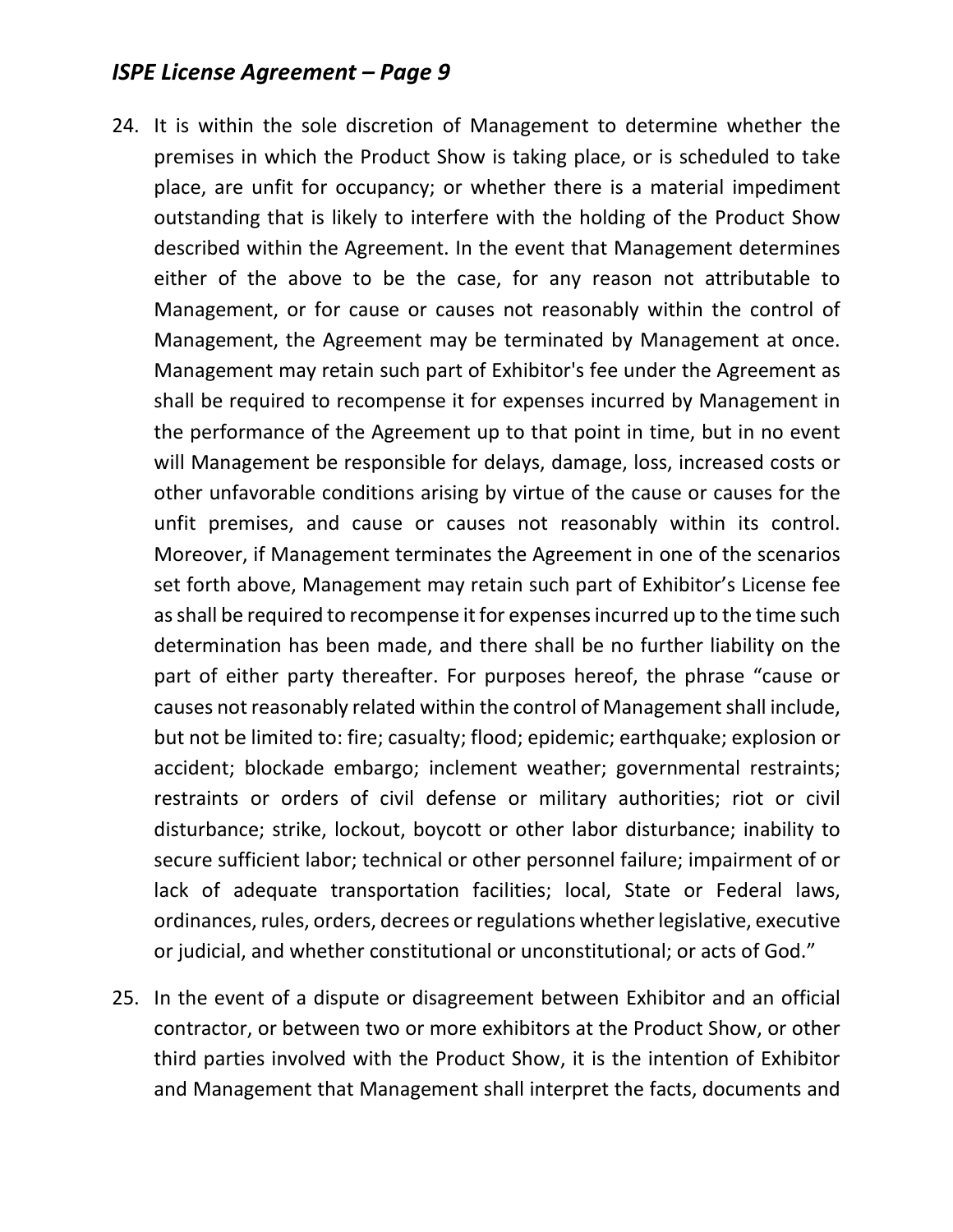authority regarding the dispute using its sole discretion, and decide the dispute such that any decision reached and shared with the disputants will be binding on Exhibitor, and the other parties involved (if any), whoever they may be.

- 26. All of Exhibitor's arriving goods, materials, product and exhibits ("goods") will be received at the Product Show Exhibit Hall loading docks and receiving areas designated by Management. All of Exhibitor's incoming goods must be plainly marked, following all the rules, procedures, and requirements for Exhibitor to receive these goods, which, as an attachment to the Agreement, or provided otherwise by Management, will enable Exhibitor to become informed about those rules, procedures, and requirements for receiving goods for the Product Show at the Exhibition Hall. It is Exhibitor who will be responsible for properly receiving and retrieving goods on site; and Exhibitor is required to pre-pay all charges related to delivery of such goods and to do what is required on site to accomplish delivery.
- 27. Management will maintain the cleanliness of all aisles. Exhibitor must, at its own expense, keep its exhibits and exhibit space at Product Show clean and in good order. **All exhibits must remain fully intact until the Product Show has officially ended**. Disturbing or tearing down an exhibit prior to the official closing hour of the Product Show can result in a refusal by Management to accept or process exhibit space applications for subsequent Product Shows and exhibitions, and depending upon the interference disruption caused prior to sanctioned "tearing down" and "removal," and per the online exhibitor registration form, or another fee scale or payment schedule, Exhibitor might incur an additional charge. Exhibits must be removed from the Product Show Exhibit Hall by the time specified in the Exhibitors' Manual. In the event Exhibitor fails to remove its exhibit in the allotted time, and without arrangements being made timely in writing with Management prior to, Management, in its sole discretion, and at Exhibitor's expense, may elect to ship the exhibit through a carrier of its choosing to Exhibitor's address of record, or to place the exhibit in a storage warehouse subject to Exhibitor's disposition of such thereafter.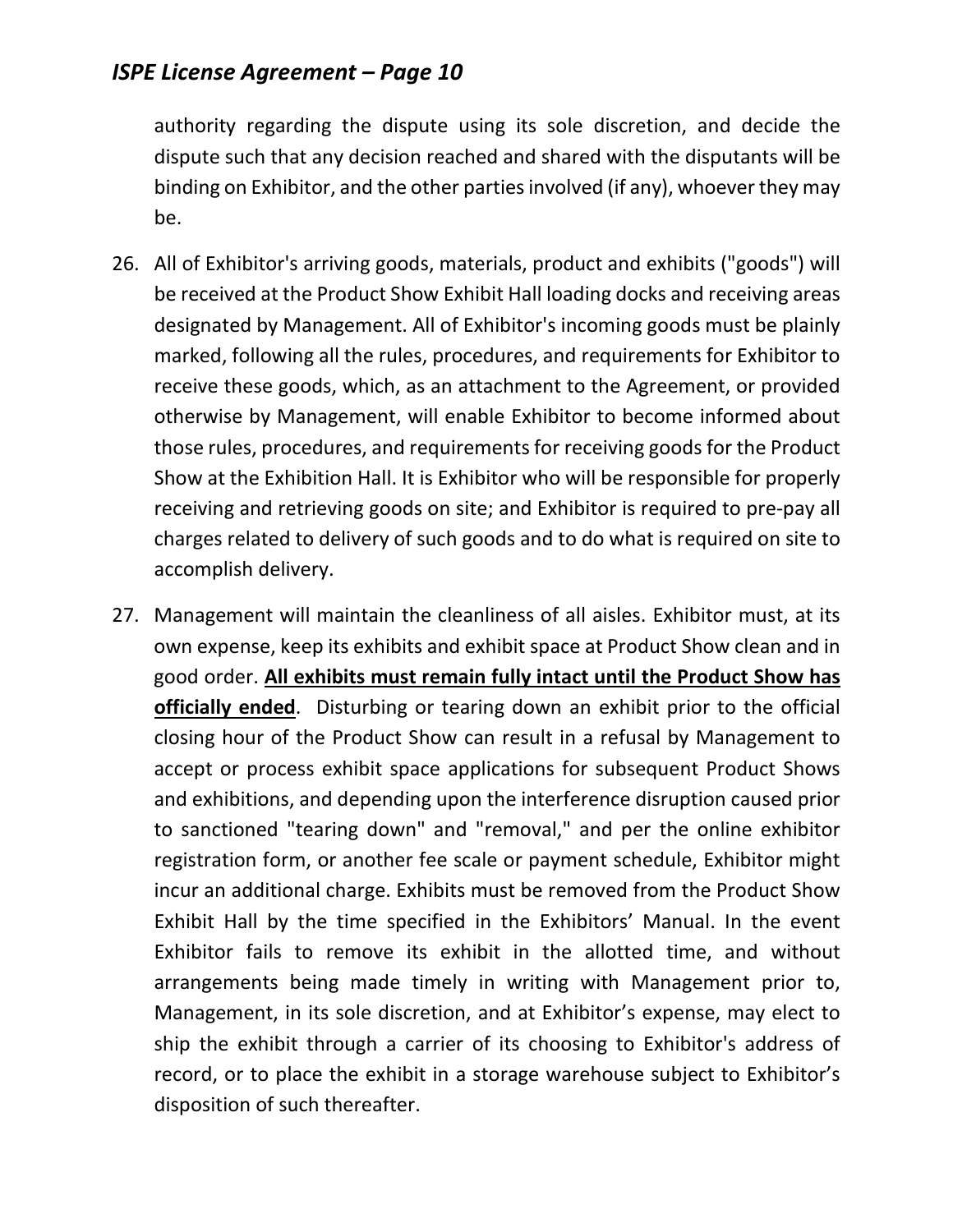- 28. The photographic rights for the Product Show are reserved to Management. Exhibitors are granted a limited license to photograph their own exhibits.
- 29. Exhibitor is advised to see that its regular insurance carrier or other provider includes extraterritorial coverage, and that it has its own theft, public liability, and property damage insurance in sufficient amounts suitable to protect Exhibitor's activity at the Product Show.
- 30. Management shall bear no responsibility for damage to Exhibitor's property, or lost shipments, nor for moving costs. If its exhibit fails to arrive, Exhibitor is nevertheless responsible for Product Show exhibit space cost.
- 31. Management shall have sole discretion in the matter of interpretation, amendment and enforcement of the Agreement.
- 32. Exhibit spaces and sponsorships at Product Show are secured and confirmed once the Exhibitor has paid in full or paid in accordance with the fee schedule outlined in this Agreement.
- 33. Any attempted assignment of this License shall be null and void, and is of no force and effect.
- 34. Exhibitor agrees to pay interest at a rate of 1% per month (12% per annum), or the maximum allowable by law, whichever is less, on all "past due" balances to Management. Exhibitor further agrees to pay any collection costs related to Management's pursuit of past due balances including, but not limited to, court costs, collection fees, and Management's attorney's fees to accomplish collection.
- 35. This Agreement contains the entire agreement between Management and Exhibitor. It may not be orally modified. Only an amendment in writing signed by duly authorized representatives of both Management and Exhibitor will make the amendment in writing valid and enforceable.
- 36. This Agreement is deemed to be entered into in the Commonwealth of Massachusetts and governed by the laws of the Commonwealth of Massachusetts. Exhibitor consents to the jurisdiction of the courts of the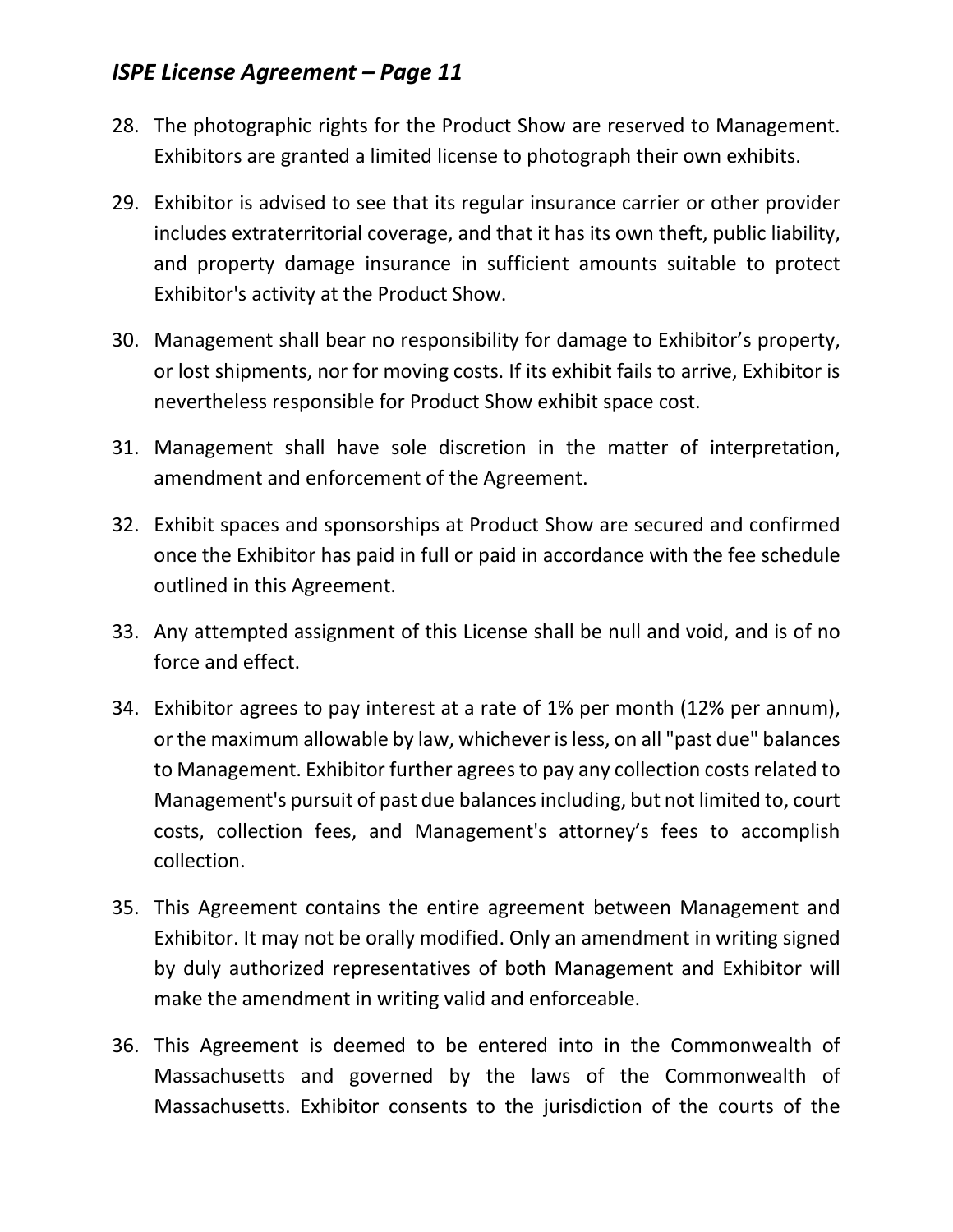Commonwealth of Massachusetts for the resolution of any and all disputes and claims arising out of this Agreement, and the enforcement of same. Exhibitor waives any claims as to lack of personal or subject matter jurisdiction and agrees that it is subject to the jurisdiction of the Commonwealth of Massachusetts.

- 37. Mechanical or electrical devices which produce sound must be operated so as not to disturb other exhibitors at Product Show. It is within Management's sole discretion to determine the placement and acceptable sound level of all such devices.
- 38. Management shall have the right to set-off against any amount which may be due to Management from Exhibitor, pursuant to this Agreement, or otherwise in connection with the Product Show, or to pay off past due and other balances due and owing from Exhibitor to Management.
- 39. Admission is open to adults affiliated with the industry served by the Product Show. No persons under 18 years of age will be admitted to the Product Show without prior approval of Management. It is within Management's sole discretion to determine admission policies to the Product Show at all times.
- 40. Exhibitor's engagement in retail sales is prohibited during the Product Show. Infraction of this rule, as has been mentioned with respect to violation of other terms, conditions, rules and regulations, will result in Exhibitor's table/booth being repossessed, and Exhibitor being treated "in default" of the Agreement. Subject to the foregoing, Exhibitor's distribution of samples, souvenirs, publications, etc., or engaging in sales promotion and sales-related activities may be conducted by Exhibitor, providing that such distributions and activities are only carried out from within Exhibitor's table/booth. No article containing any product other than the product or materials made, processed or marketed by Exhibitor may be distributed by Exhibitor, except by written permission provided by Management timely, that is in advance of the activity of concern.
- 41. In the event of cancellation of any advertising or other sponsorships, Exhibitor shall be responsible for full payment. Management reserves the right to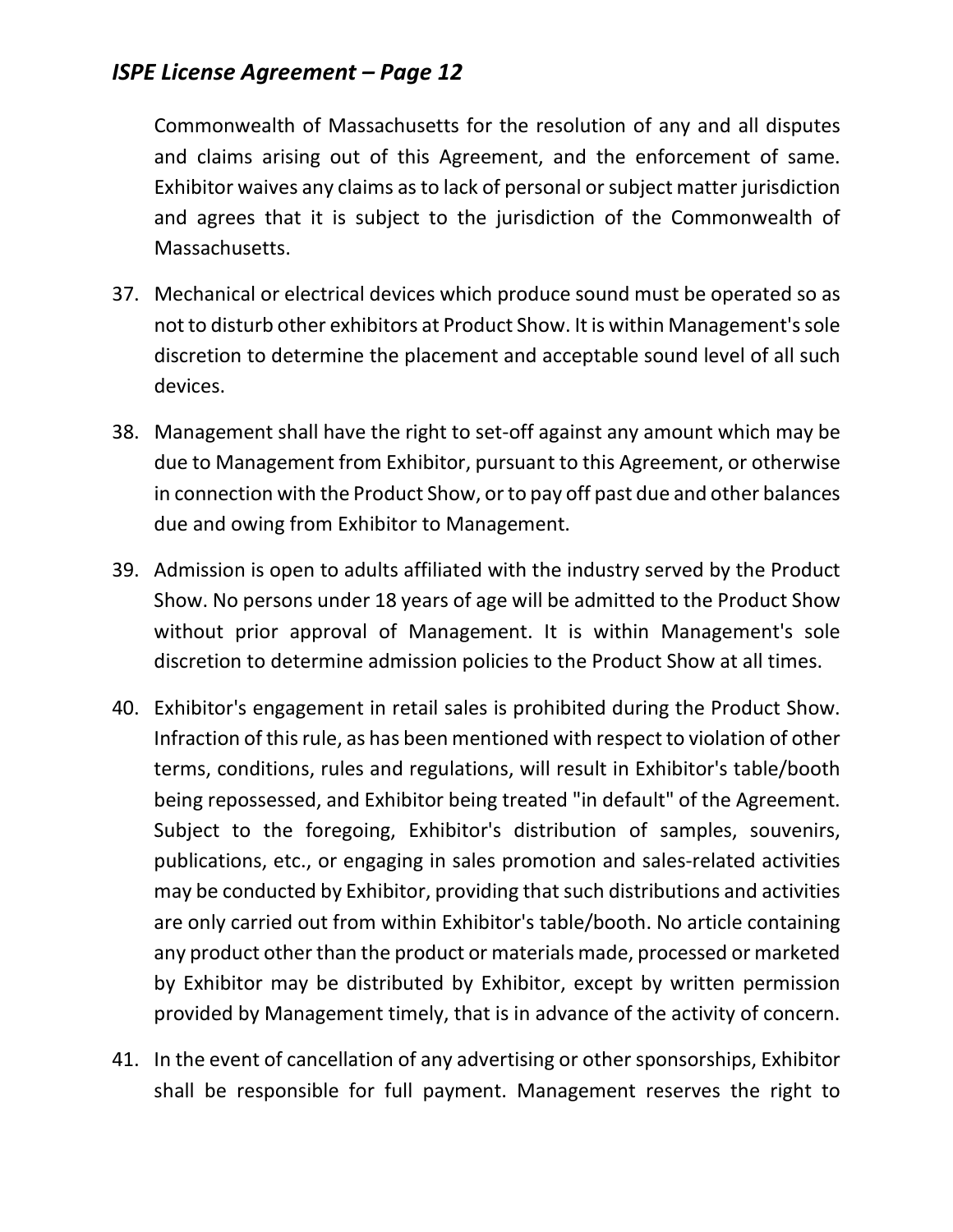reallocate such advertising space for Product Show at its discretion. Exhibitor is solely responsible for providing the required information, item(s), or data file(s) to Management by the specified deadlines. Late submissions cannot be guaranteed. It is within the sole discretion of Management to approve, or not, all advertisements. It is within the sole discretion of Management to offer new products, services, events, materials, positions and business opportunities throughout the Product Show cycle that may not be listed or referred to in the Agreement.

- 42. Any property that is purchased by Management or leased to Management in order for Management to provide such service is merely incidental to the rendering of such service to Exhibitor. The provider of the service will incur all applicable sales and use taxes on such property when it is purchased or leased.
- 43. As noted above, Management shall not be liable for any costs, damages, fees or expenses of Exhibitor as a result of any changes in the Product Show schedule, location, or other details of the Product Show covered by the Agreement. It is within the sole discretion of Management to retain any portion of Exhibitor's fee paid to date, when there has been a change in date, location or other details, and said amount shall be applied to the Product Show as though no change in dates or venue had occurred. In the event that Exhibitor should cancel participation, as mentioned above, Exhibitor is and will be liable for liquidated damages.
- 44. External Audio/Visual (A/V) vendors are prohibited from accessing the Product Show space. All rental items from external A/V vendors must be delivered to the loading dock. The Exhibitors are responsible for transferring the A/V rental items to/from the loading dock for Product Show to their exhibit space at Product Show and set up/take down of the equipment.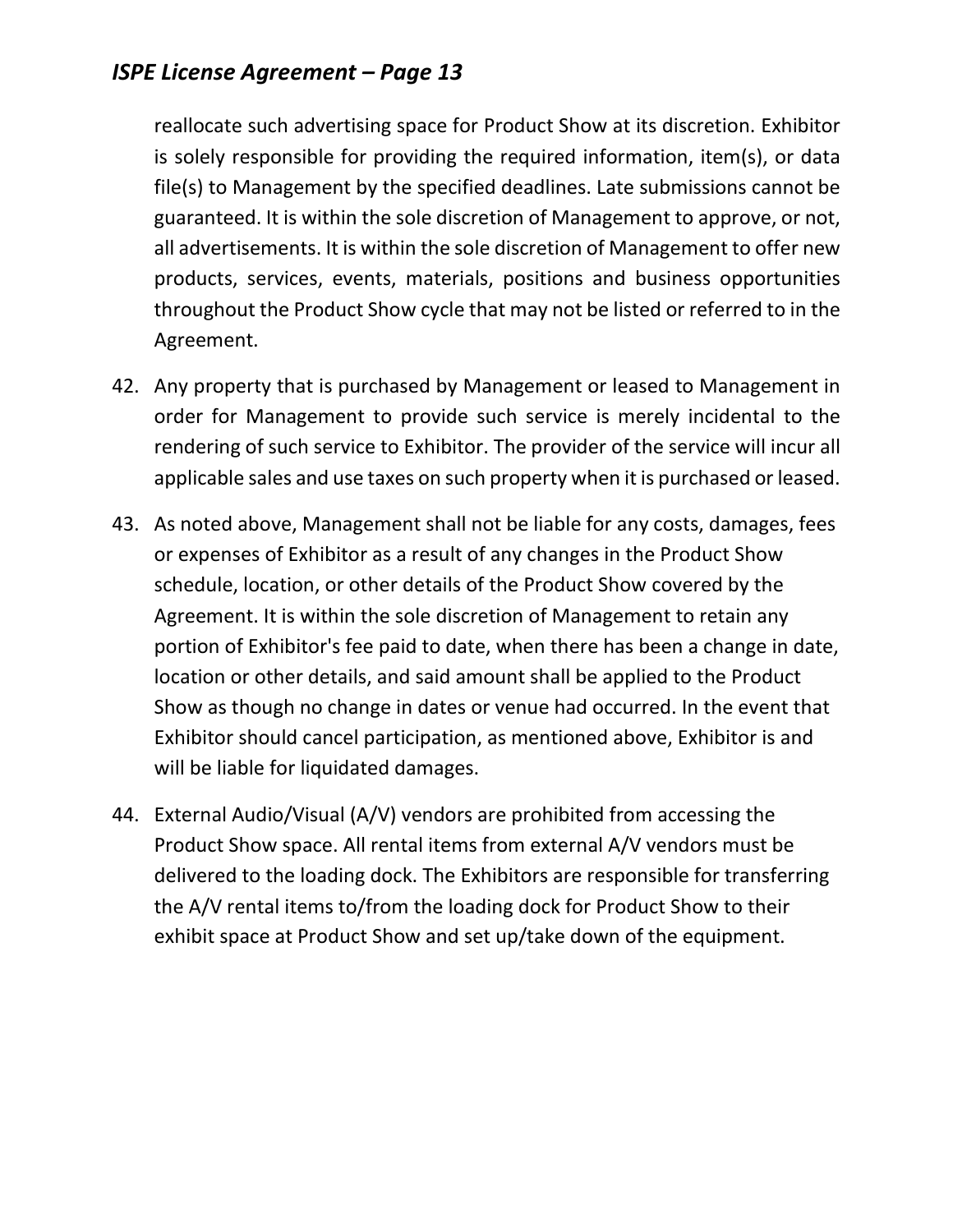- 1. This manual is not all encompassing and is to be used in conjunction with the comprehensive rules and requirements for Product Show set forth in the License Agreement. **BOTH** documents should be read thoroughly to understand requirements applicable to the Exhibitor.
- 2. Participation, registration, sponsorship and exhibit display for Product Show is limited to one company per exhibit space or sponsorship. This includes "sister" companies or companies under the same corporate umbrella for Exhibitor.
- 3. All table top displays should be confined to the table, with a height limit of 60" above the table. The maximum width of the display shall be 72". Tables are aligned with 2' of space between adjacent tables. The space between the tables is not to be used for storage or display purposes and is to be kept clear at all times. Exhibits and exhibitors at Product Show shall not impede the area of their neighbors (defined as one foot on either side of their table). No variances will be granted prior to or on site at the show. Please plan your display and sign structures accordingly.
- 4. Standard booth dimensions are 10' wide and 10' deep. Super booth dimensions vary according to the plan. Maximum height of the display in all booths is 7.5'. PLEASE NOTE: Nothing will be permitted at the Product Show above these maximum heights, including signs, banners, truss structures, lighting, and display materials.
- 5. Stand-alone tables at the Product Show may, at the discretion of Management, be replaced with a stand-up display providing the display dimensions do not exceed those of the table in length (8'), width (30"), and the height does not exceed 90".
- 6. Exhibits should be simple and professionally done. Management reserves the right at the Product Show to restrict tabletop exhibits which are objectionable because of size, noise, glaring, flashing lights, etc. Management reserves the right to prohibit or evict any exhibitor who, in our sole opinion, detracts from the overall good of the Product Show. This includes persons, exhibits, printed matter, or anything that is judged to be objectionable.
- 7. Exhibits must be staffed at all times during the exhibit schedule for the Product Show. **Exhibitors may have no more than 3 representatives at their table at any given time.**  Table/booth representatives are restricted to their table/booth and are not permitted to hand out flyers or otherwise solicit Attendees at any other location in the Exhibit hall of the Product Show including the landings and bars.
- 8. Exhibitor's representatives shall not perform any entertainment at their table/booth (i.e. magician, masseuse, artist, etc.) or any activity that can be construed as a nuisance to neighboring exhibitors at the Product Show. When large crowds gather to watch a demonstration and interfere with the flow of traffic down the aisles or create excessive crowds at neighboring booths, it is an infringement on the rights of other exhibitors.